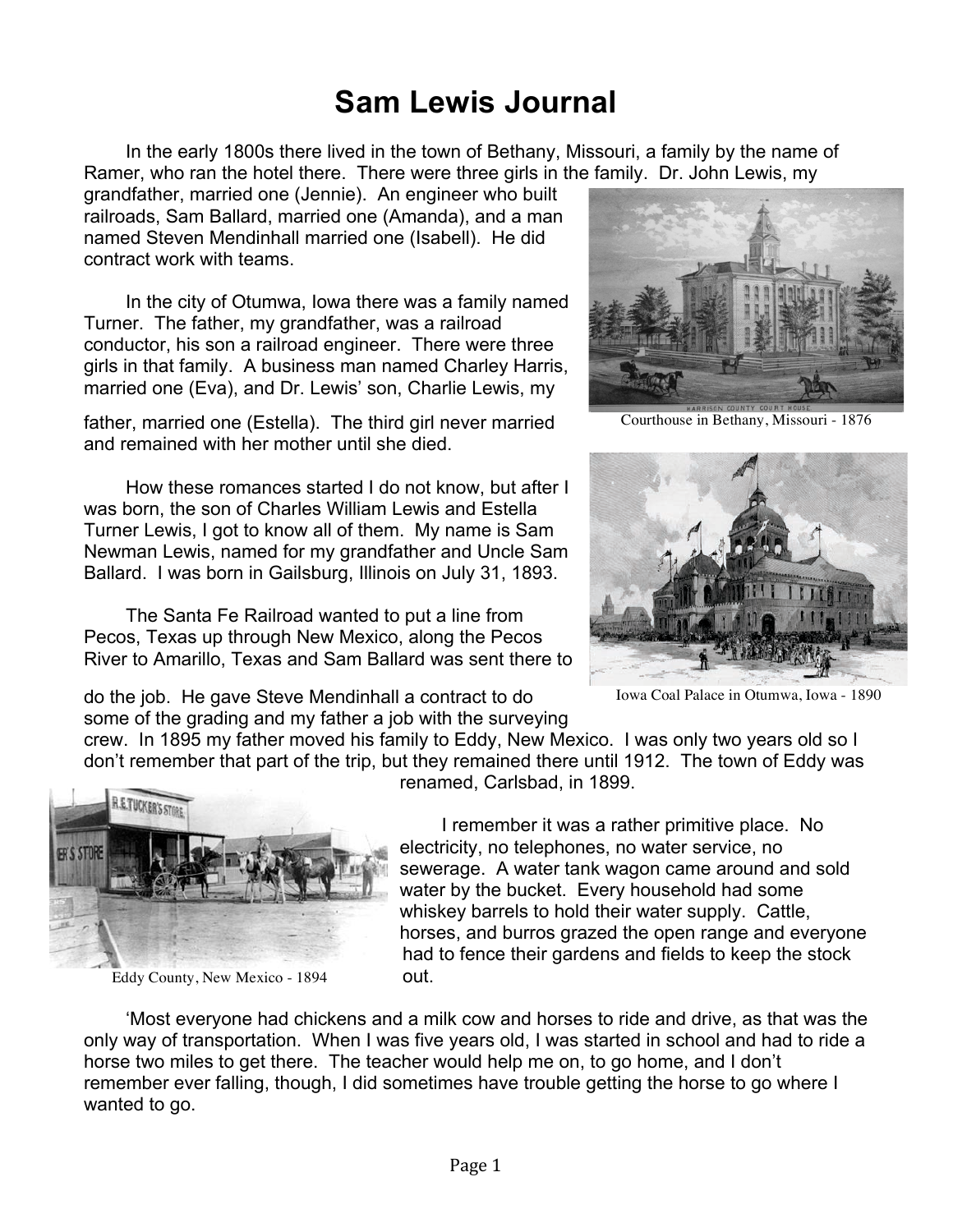#### Sam Lewis Journal

My brother, Charles William Lewis, Jr. was born there March 17, 1898 and my sister, Isabell, named for Isabell Mendinhall, was born in Carlsbad also, May 21, 1900.

My father worked at many different things after the railroad was built. Being color blind, he could not work on the railroad. He was deputy sheriff under Cisero Stuart until my mother nearly had a nervous breakdown. It was a pretty rough place with saloons and gambling, and so soon after the Lincoln County War, there were a lot of hard feelings between different

people. Fights and shootings were common. He was appointed Health Inspector and a commission business and had shearing pens and a dipping vat for sheep. Then a newcomer, also named Lewis, but no relation, decided to build a freezing plant to make ice for the town, a new idea that most people were dubious about. My father worked on building the plant and was one of the engineers to run it for a while, until a public utility company was formed to provide electricity for the town. They built a dam across the river at a place about six miles below the town and my father filed a homestead near the dam. We moved down there and he was engaged as one of the operators of the power plant. That job was too confining as the shifts were 12 hours



United States Reclamation Service kitchen, mess hall, Avalon Dam, Carlsbad, New Mexico - 1904



Avalon Dam, Carlsbad, New Mexico

long and alternated one month on during the daytime and the next month, all night. There were no automatic controls and the operator had to be right on the job to watch the gauges and control the power all the time. He soon quit that job and let me take it. The job paid \$60.00 per month, which was more than I could get at any other job. Farm workers were paid \$1.50 per day. A day was 12 hours. Cowboys got \$1.00 and food per day and were actually on duty 24 hours.

We kids were allowed to grow up on a pretty free rein and we spent our free time mostly hunting rabbits and fishing in the summer time and hunting ducks and quail during the winter and going to school. Until I started getting jobs at 12 years of age, we lived like little Indians about half wild, and leaned to swim, ride, and shoot, and got into mischief like kids do.

When I was 14 years old, I went with another boy my age, with a wagon and team over to Alamagordo, which was about 150 miles from Carlsbad and across the Sacramento Mountains. We went up the Pinneasco River to Cloudcroft, on top of the mountains, where we were to get some potatoes out of storage to sell, to get money for our expenses. When we got to Cloudcroft we found the potatoes had been stolen and only a small number of seed potatoes were left. These were not saleable but were eatable so we took them and went on down to Alamogordo where we were to pick up a load of furniture and five head of two year old Hambleton colts that had been left there when the family had moved to Carlsbad the year before. I had a rifle and we were able to supplement our potatoes with rabbit but we had no money to buy any other food so we hurried all we could. It took us a couple of days to get the colts broke to lead and to rest our team for the return trip. The first day, going up to Cloudcroft, one of our team horses showed sign of being sick and got worse each day, so we had to leave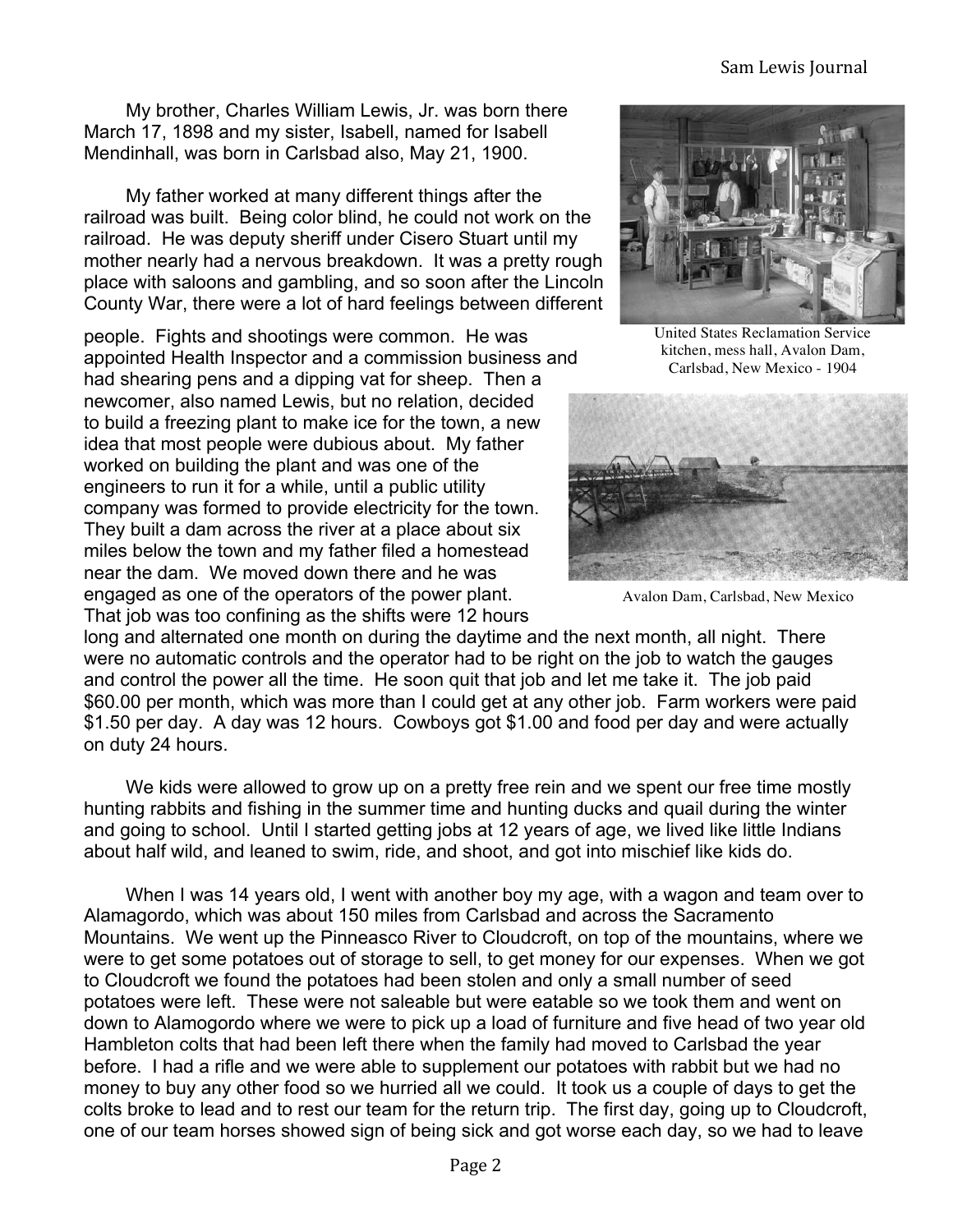him on the road and use the colts a few hours each, every day, to hold up the wagon tongue and let the other horse do most of the pulling, as it was mostly down hill all the way home. The wagon wheels began giving us trouble and had to be worked on often and all in all, delayed our travel so that we were days longer getting home.

When I got home, I got a job on a farm that had a ranch out on the plains east of Carlsbad and they raised sheep. They sent me and another man to take about 2,000 sheep to this ranch. My job was to drive the camp wagon and move the camp from water hole to water hole and to help the other fellow all I could with driving the sheep. Cattlemen had a few water holes along the way but wouldn't let us water sheep at these places so it helped us when it rained and made ponds and puddles for us. It took us three weeks. There was no timber so we had to use cow chips and light brush, when we could find some, to make our cook fire. The rain didn't help us at that, for wet cow chips don't burn very good. We had saddle horses to ride so didn't have much walking to do, except to find our horses each morning as they had to be left

loose each night to graze. It was a pretty rough three weeks and I was glad to get it over. It took me two days to ride home.

I was glad to take over my dad's job of running the power house, but that power house job was so confining and tedious that I soon wanted to get away from it.

When rains caused the river to flood and washed the dam out I was glad to get a job as a teamster with a survey party that was outfitting in Carlsbad, to do a survey on the mesa at the



New Mexico Territory - 1855

south end of the Sacramento Mountains and we had to go over the Guadalupe Mountains to get there. I drove a span of big mules to the wagon, loaded with camp gear and Tom Jones drove the buckboard with a team of horses that carried the surveyors. Tom was one of a large family of 9 boys and 1 girl, who were early settlers in the Pecos Valley. He was supposed to be the first white child born in New Mexico Territory. All were cattlemen and top cowboys, but Tom went on this trip as cook. It took us three days to get to the VanWinkle water hole, where we were to camp, to start the survey. There were no wells or springs and the only water was caught from rains, by building dams across gullies to catch runoff and hold it in ponds. VanWinkle and Oliver Lee were the only cattlemen grazing cattle in that country and didn't much like the idea of having homesteaders settling in the area. I've often wondered how those homesteaders made out. It was a three day round trip for me to go to Orogrande, which was our nearest supply point, just a supply town on the Union Pacific Railroad south of Alamogordo, where miners and ranchers could get their mail and groceries, and thee wee not many of these either, because there was a few water wells. These tanks that caught rain runoff got pretty bad sometimes when rains didn't come often and with cattle water in at them. Before we moved from the VanWinkle tank we were using a cloth to strain our water and cow water cocktails were getting hard to swallow.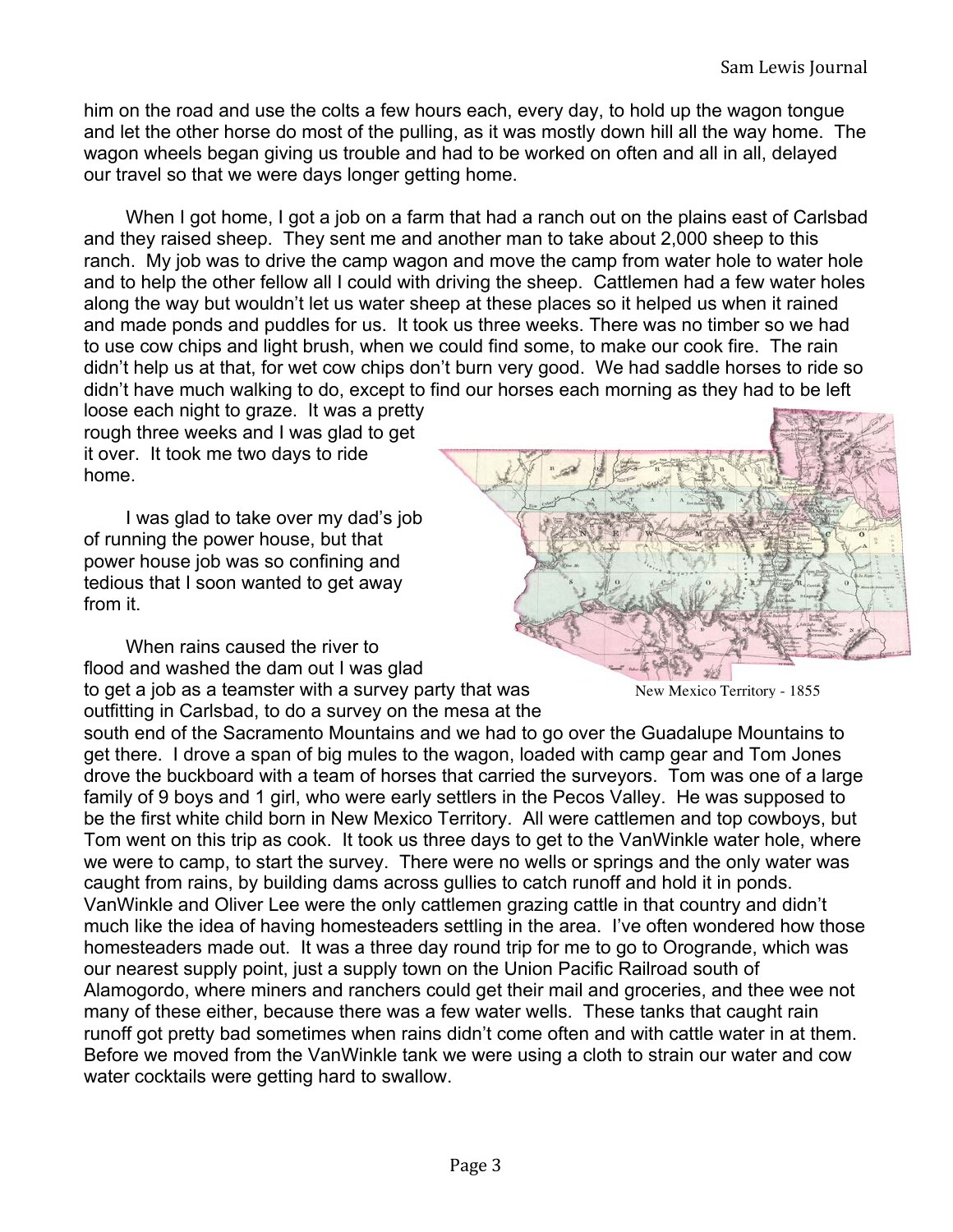We were out on that job for three months. Wood was hard to find there, too, as the mesa was a grass covered place without brush or trees, but I found where some wood had washed down from the mountains and was able to keep the cook supplied. I really enjoyed that job in spite of the isolation, or maybe because of it. The next camp even farther out and we had to haul our water but we got it from one of the homesteader's places. It was cleaner because he



Bowie, Arizona

didn't have a stock watering at his pond.

When I got home from that job an old family friend offered me a job. He had bought a place in Bowie, Arizona, so I took him up on it. That was the summer of 1911. Mexico was having trouble those days, changing presidents every few days and were giving the United States trouble along the border.

I worked for my friend through that winter and the next spring I went up to Safford and worked for a while on a farm

at Solomonville. Everybody around there were Mormon, and other Mormons, run out of Mexico, were coming in. I got a job to work at a sawmill in the Graham Mountains, so 20 miles out of Safford and went up there for the summer. That was great. The most enjoyable work I ever had yet, and the pay was \$2.50 per day. There were deer in those woods and we got one once in a while for fresh meat. I took boards from the saw, wheeled sawdust out in a wheelbarrow and dragged logs in from out in the woods with a team. It was beautiful and wonderful and I loved it.

I had always dreamed of having a place of my own and was hoping to find a homestead in the mountains. Then I got word that my father was planning to leave New Mexico and go to California to work in the oil fields for his brother-in-law, Charley Harris, the man who married mother's sister. He had formed a company and was in the oil business right in Los Angeles.

### PAGE 8 is MISSING

And often drove 24 hours. Nearly every day was 14 to 16 hours long and it finally got the best of me. 30 cents per hour, no sick pay, no days off for Sundays or holidays was just too much. Besides, I had long since decided there were too many people in Southern California. It offered no chance to get the home I was still dreaming of, so I quit, bought me a couple of horses, one to ride and the other to pack my bed, and headed north to get away from the crowded conditions of the Los Angeles area. That was July 1914.

I followed the road to Owens Valley, where the new Los Angeles aqueduct headed from, to bring water to the city. I knew nothing about the country I was going into. When I got to Little Lake, Inyo County, the man who ran the station there offered me a job breaking horses and after that job was done, a well driller needed a man who could run a gas engine to help him drill a well in Rose Spring Valley, and after the well was done a cowman, who had a range for his cattle in Indian Wells Valley and the Argus Mountains, gave me a job looking after his cattle. His name was John Calloway and his range was on the east side of the valley which is now in the China Lake Naval Ordinance Base, but that came about years later, when we got into World War Number 2. I worked for him for two years and still had not found the place where I could homestead and make my home.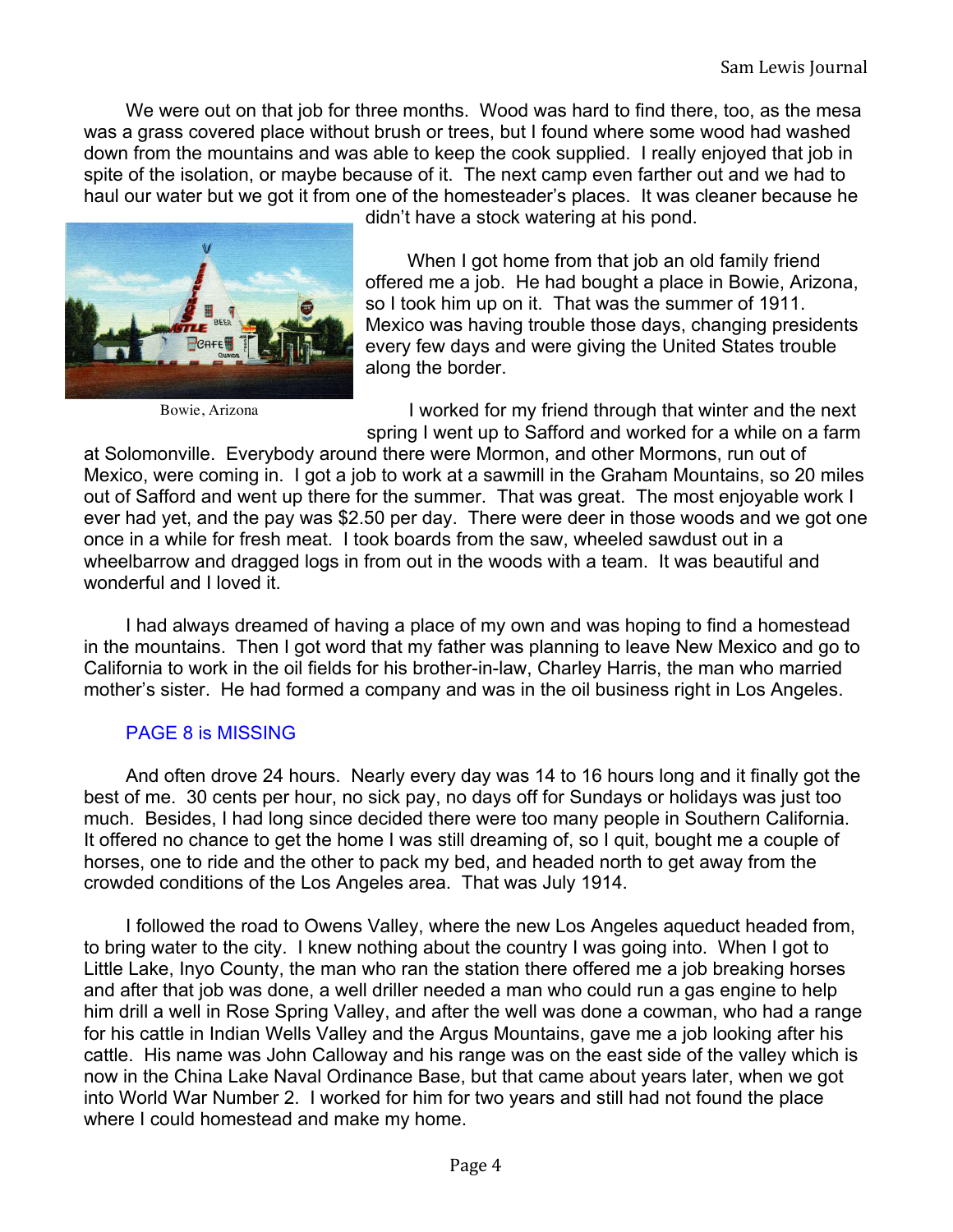I liked Rose Spring Valley and there was a place against the Sierra Nevada Mountains where a small spring came out and formed a small meadow that looked good to me. It was held by an old man who, I felt sure, would give up before long and I offered to buy his relinquishment, and he took me up on the offer. Then the realization of the job I had cut out really dawned. I had no money and no idea how I could make any, so I borrowed some. Enough to fence my place and buy some cows and I put up a tent to live in until I could build a house. The year was 1916 and we were headed for war. World War Number 1, and I was in line for the draft. I put if off as long as I dared and then joined the Navy. I thought that would be better than the trenches.



Sam Lewis & Sam Lewis Jr.

I had met a dear little girl whose father had homesteaded at Inyokern and we put off getting married until the war would be over. Bill Bramlette had bought Little Lake and I had been working for him and he promised to look after my homestead and cattle as best he could while I was away. The Navy assigned me to Port Guard duty in San Francisco so I never got to go to sea.

When the war was over I came home, got married to Olive Truax on December 22, 1918 and we took up life on the homestead, and I worked at anything I could get, from doing County work on roads to team work for mine claims, to riding for cattlemen and doing farm work or fence building and packing. We had droughty years and depressions after the war was ended, and it soon became evident I couldn't make it with cattle but I saw I could make it with horses. I could work horses in packing people to the mountains for fishing, and camping through the summer time. So I sold the cattle and bought some horses and set up to run a packing business.



Sam Lewis' "High Lonesome Ranch" in Owens Valley

It took years to build cabins and fence pastures and raise and train horses for that business, years during which I built my home and raised a family while making friends of the finest sort of people; sportsmen who loved the mountains and all outdoors, and my wife was my greatest asset. We had six children born to us. Lucille came January 29, 1920 at the Methodist Hospital in Los Angeles. The doctor

was late getting there and I had to assist the nurses deliver her.

Estella was born in the same hospital July 11, 1921, Sam Jr. was born in Pasadena on May 15, 1924, Helen came November 13, 1926 in Pasadena, Richard - October 31, 1933 in Pasadena, Barbara - September 16, 1935 in Pasadena.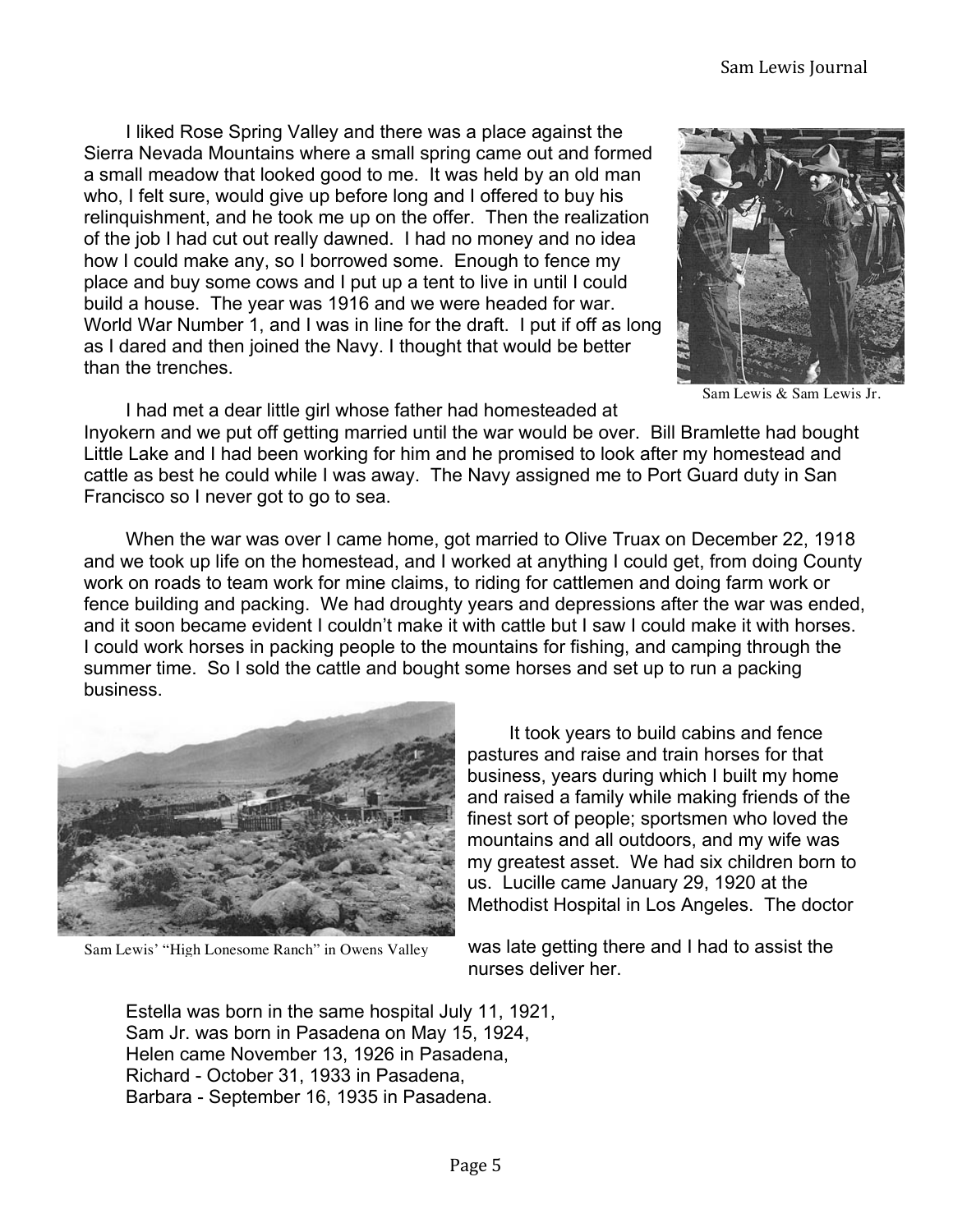#### Sam Lewis Journal

I was not present at the birth of the last four, being too busy at home. All were perfect, healthy, beautiful, and each worth their weight in gold, but six was enough. They each were a big help as they grew up and they are still a great help to make life worth living. They are all living and each have families.



Olive died January 17, 1966 and is buried in Lone Pine, California. All the children had married and moved to homes of their own by that time and I had

Sam Lewis cabin at Dutch John Flat

become too crippled to carry on the work any longer. The old High Lonesome Ranch was really lonely and I had to get out.

Ruth Thaxton and I got married at my daughter, Lucille's home in Globe, Arizona, December 15, 1968. I sold my ranch and we moved into Ruth's home in LaVerne, California in April 1971. I had lived at that ranch 55 years and had built it all myself. A two story house of 7 big rooms with gas heat and running water and our own electric power plant, a little orchard, a nice cactus garden and rose arbor over the drive by the house, and shade trees and a barn and corrals and a few grapes. I had my home but couldn't keep it!

Ruth was in much the same condition that I was in. She had her home clear of debt but her husband had died of a lingering illness that had left her without much money and she was too sick to work much and worried to exhaustion. With our combined income and ability we have managed to put her home in good shape and live quite comfortable and, barring some unforeseen bad luck or accident, we should be able to finish out our lives without being a burden on our children or society. It gives us a good feeling and we are happy. I think this is just about as near to heaven as I will ever get.

Some folks think my life has been a wonderful experience. In some ways it has been, wonderful, but not spectacular. When I think back on some experiences, I think it has been remarkable that I am still alive. Like the time when I was about 12 years old, I shot a duck that fell into the river above the dam. I jumped into a boat to row out after it. The river was high and the current was about to carry the duck over the dam when I got to it, and we were so close that I couldn't get back and we went over, boat and me in it. I was thrown out and could have been hurt. No one saw it happen. I could swim but could have been drowned in the fast current but I wasn't hurt and managed to retrieve the boat about a half-mile down stream. Only God knows how many times I came near death, for all my life has been active and I did dangerous work. Like when working in the oil field, one day the rigging broke loose in the top of a derrick where we were pulling a well and fell the one hundred feet to land at my feet. It knocked my hat off and brushed my body so close that it tore my shirt but didn't hurt me. And there was the time when five of us workers were overcome by gas down in a pit. One of the men died but the rest of us recovered in the hospital. Then there was the time when the tractor I was using to push dirt over a cliff went over with the dirt, a 20-foot drop. No one saw that either but when I was found some three hours later, I was lying on the ground, the tractor was upside down and they took me the 50 miles to the hospital, where I came to the next day. I had five ribs and my back broken and a concussion, which may be what ails me now, but I lived. There were all those many, many times when horses have fallen with me or kicked at me with deadly intent but only missed me by fraction of inches or didn't actually kill me, just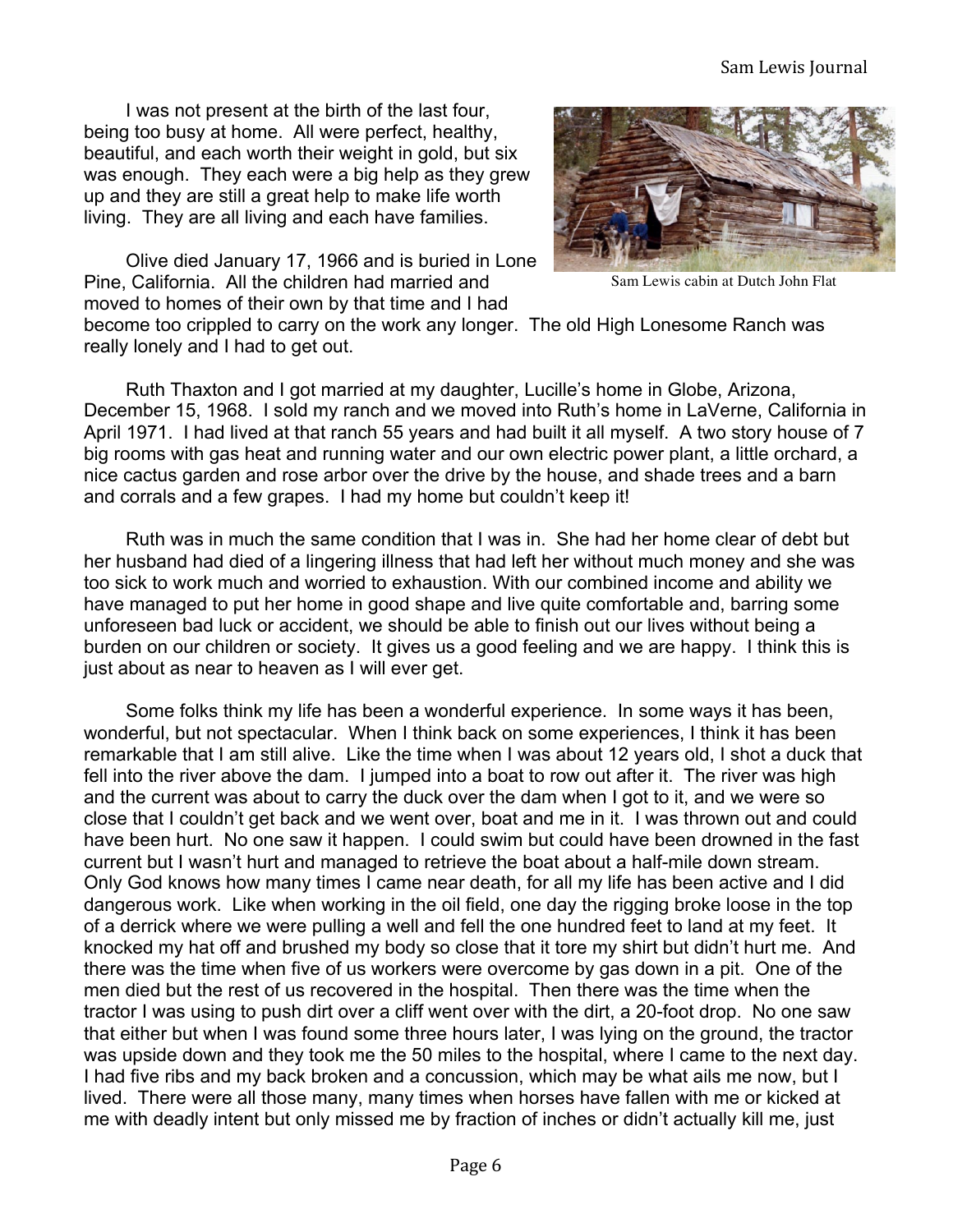hurt, and made me think that I was going to die, and the time my horse tried to throw me over a sheer cliff by bucking right to the edge where one more step would have hurled us both to our deaths, then whirled around and bucked a few yards the other direction and repeated the trip back to the edge of the cliff. Then there was the time, after I came down here to LaVerne, when I got hit by a gravel truck on the highway. My car was smashed and my passenger got his collarbone broken, but it didn't hurt me. I could go on and on but that should be enough to show how remarkable my life has been. Yesterday while sitting in an easy chair on the patio a big avocado fell from the tree and landed beside my ear on the chair. It was big and hard and fell from the top of the tree but didn't hit me. Where are we safe? Why don't we get hurt more than we do? You tell me!

There have been lots of good times and a lot of fun in my life too. I have known lots of fine people and been able to call them friends. I'm proud of that and glad of the opportunity I have had.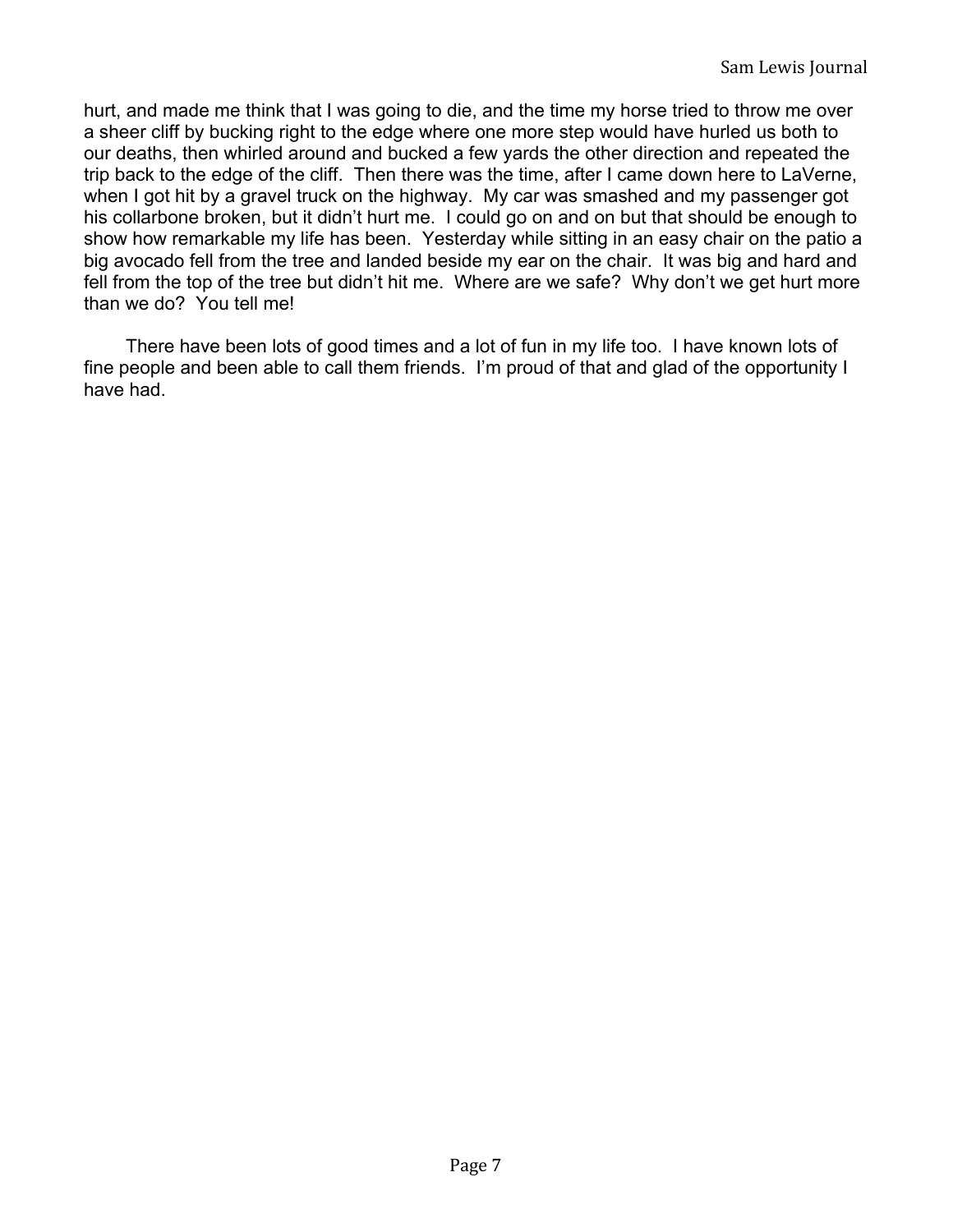## **Pastime**

One wouldn't think there would be much time to spend playing while trying to build a home on the desert from scratch and with nothing to build with, at the start and there wasn't, but each year Lone Pine, our nearest town forty miles north of my homestead, put on a celebration for a couple of days which they called the Lone Pine Stampede. It was a rodeo and carnival and parade that drew in the whole country just for fun and a good time. One year my youngest daughter, Barbara, was chosen for Queen and in the parade I was given first prize as the Best Horseman (that was really because of my horse) and my youngest son, Richard, and his sister, Helen, were name Best Couple and my oldest son, Sam, Jr., and his girl were chosen  $2^{nd}$  Best Couple. They were also riding matched horses. So when I was asked to serve as Grand Marshal of the parade the next year, I felt highly honored and bought myself a new hat and a fancy shirt and fed my horse an extra ration of grain and took on the job. When the day arrived, it dawned cloudy and when the parade started it began to rain, and rained harder as the parade went on, until the end of the parade when the clouds broke and rain stopped and the contestants had a fine time for the rodeo! That rain was needed for the country and was welcomed, but when Mother Nature dumped all that water on me at my finest hour, I figured it was a sign for me to stop showing off. I've been wearing my working clothes ever since. I sit on the sidelines and let the young folks celebrate.

Some folks think they are master of their own fate. I never did think I was over smart. The only way I ever could learn anything was from experience. Experience is a tough teacher but a blamed fool can learn by no other means. As I look back over the years (I'm now 88 years old) it seems to me my life can be compared to a chip of wood upon the sea of life, blown around by the winds of chance and carried along on the currents of changing times, floating because it was natural to do so. I got into the cattle business too late for free and open range, and got into the packing business in a desperate effort to make a go of my homesteading and it turned out to be a fine business for me. It was a lot of hard work for me. It was a lot of hard work for me and my family, especially my wife. We had to work hard and do without a lot of things that some people feel they have to have to make life worth living, but we met the finest class of people in the nicest way possible, on an equal footing, doing for them without being servants. People came to us for vacation trips. People that were from all walks of life, professional people, teachers, lawyers, doctors, business people and farmers and politicians. People who were successful and were not out to haggle over cost or to get something for nothing. At one time I had five presidents in the mountains with five different parties all at one time. Bert Maule with his family (wife, son and daughter) was president of Brentwood Country Club; Fred Smith a lawyer was president of Jonathan Club of Los Angeles and was in on a fishing vacation with friends; F.K. Colby, president of Barker Bros. store in Los Angeles was hunting deer with his brother-in-law. Norman A. Bailey president of the California Lawyers Association, fishing and hunting with a group of friends, and so it went, year after year for 55 years, sometimes packing as many as a hundred and fifty people one year on trips to the mountains, many of them regulars, who came back year after year some twenty five and thirty years and became real close friends, some for three generations. But this is a changing world and Father Time doesn't overlook any of us and we just can't keep on doing hard work forever. Where we used to have to ride a horse to get to those pretty meadows and could make camp any place you would choose, there now are roads and you must camp in prepared camp grounds and among so many people that you might as well stay in the city. There is no privacy or fishing or game to hunt. Even the scenery is changed by logging off the timber. Of